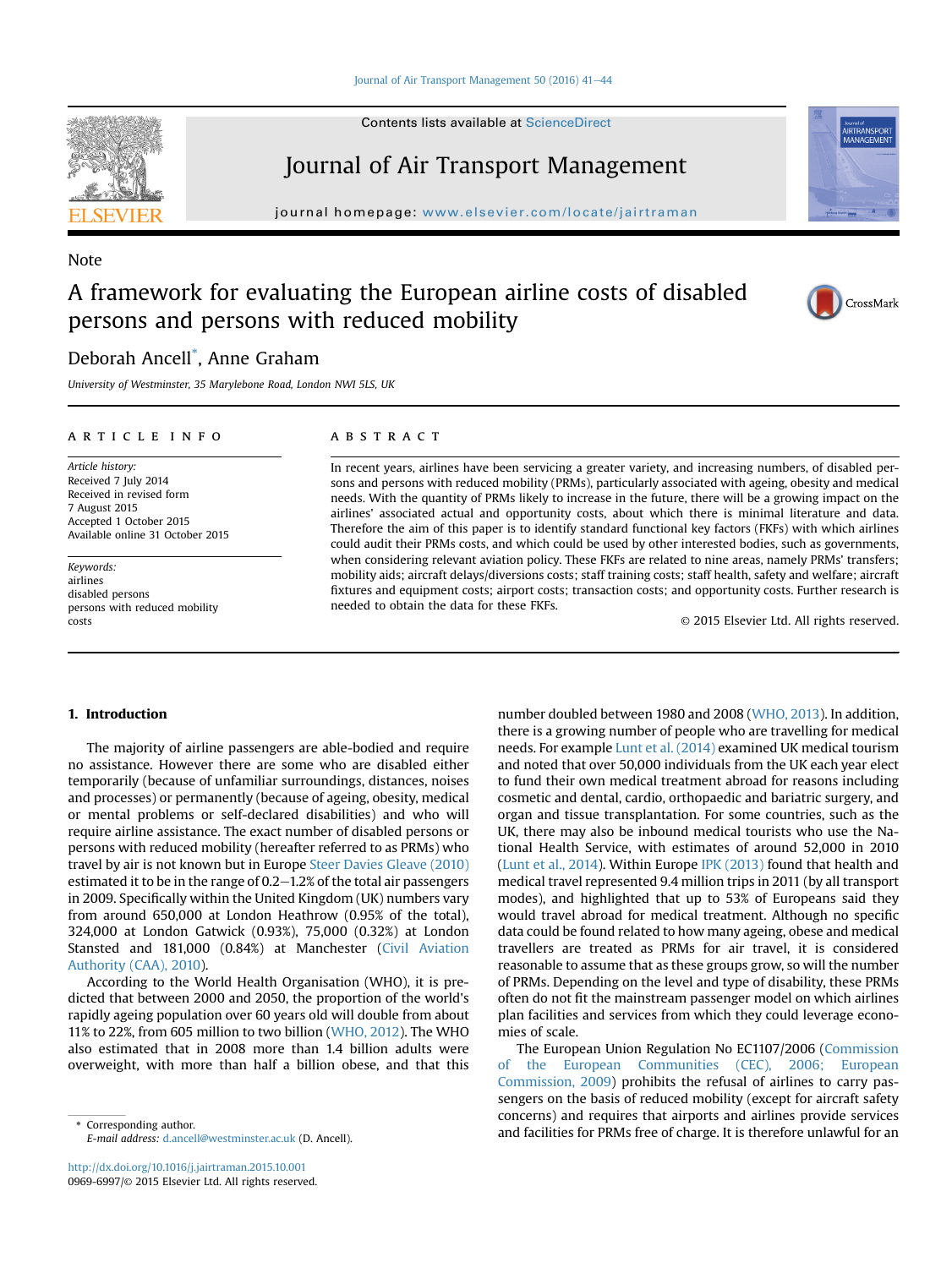airline to discriminate against a disabled person by refusing to provide a service in the standard or manner of service or on the terms on which the service is offered to members of the public. The EC definition of a disabled person or passenger with reduced mobility, which has been adopted for this paper is:

' … any person whose mobility when using transport is reduced due to any physical disability (sensory or locomotor, permanent or temporary), intellectual disability or impairment, or any other cause of disability, or age, and whose situation needs appropriate attention and the adaptation to his or her particular needs of the service made available to all passengers'. ([CEC, 2006](#page-3-0), article 2a).

Therefore this does not formally include those who are sick and need on-board medical attention, but this raises many of the same issues for airlines.

Airlines incur additional, unrecoverable expenses in providing for PRMs ([Poria et al., 2010](#page-3-0)) which are currently neither collated nor quantified. This has received very little coverage in the literature. Related studies have instead focused on the quality and safety of PRM airport and airline service provision and meeting the needs of PRMs [\(Steer Davies Gleave, 2010; CAA, 2010; Chang and Chen,](#page-3-0) [2012; Chang, 2012\)](#page-3-0). To fill this literature gap, a logical starting point is to identify standard functional key factors (FKFs) associated with handling PRMs. Therefore the aim of this paper is to establish a suitable FKF framework which can be used by airlines to audit and benchmark their PRM costs and by other stakeholders.

#### 2. The economics of handling PRMs

#### 2.1. PRMs' transfers

PRMs' costs are incurred at the airport and on board the aircraft. The airport operator in Europe has the responsibility for moving PRMs through the airport (unlike in the USA where it is the airline's responsibility) although this can be sub-contracted. Regulation allows for the airport costs to be recovered through transparent and cost-reflective charges levied for all passengers which are collected by the airlines. These may depend on the pre-notification level of PRMs at the airport. The on board costs are absorbed as general airline costs. The higher the level of physical disability, the higher the likely corresponding airline servicing cost. It is generally assumed by the International Civil Aviation Organisation (ICAO) that an average passenger weight including luggage is 100 kg [\(CAA,](#page-3-0) [2010](#page-3-0)). Where passengers and luggage exceed this weight extra fuel needs to be loaded and consumed. One obese PRM with one electric scooter can often weigh three-four times this weight. However the airline industry tends to be silent on obesity [\(Small and Harris,](#page-3-0) [2012](#page-3-0)) as it is regarded as a politically sensitive issue. One option is to have pay-as-you-weigh passenger pricing, according to the passenger's actual weight ([Bhatta, 2012](#page-3-0)), which has successfully been used at Samoa Air since April 2013 [\(Johanson, 2013\)](#page-3-0).<sup>1</sup>

#### 2.2. Mobility aids

Increasing numbers of PRMs now have access to motorised mobility aids such as electric (battery powered) scooters. Some weigh in excess of 175 kg and require technically competent disconnection and reconnection to enable safe flight. Some scooters do not dismantle to stow easily in the aircraft hold. The European regulations provide for complimentary cargo space for PRM medical equipment and up to two mobility aids.

#### 2.3. Aircraft delay/diversions for PRMs

PRMs who are self-reliant can fly without an assistant and those with stable conditions do not need medical clearance. In contrast, most medical cases require airline approval to fly (often with an assistant) to ensure they are able to withstand the journey. This approval reduces the risk of an inflight medical emergency or expensive aircraft diversion and the inconvenience of fellow passengers. The additional costs from medical emergency diversions are not reimbursed by either the PRM or their insurance companies (assuming they are an insurable risk). [Hung et al. \(2013\)](#page-3-0) conducted a retrospective cohort study of medical diversions of one Hong Kong carrier over five years and applied symptom-based categorisation for medical diversions. They found that the most common diversion cause was suspected strokes, followed by chest pains and  $deaths - conditions$  more likely to affect ageing or obese people.

#### 2.4. Staff training

In order to fulfil the legislated requirements staff must be trained in multiple skills. Ground staff must be trained in disman-tling/reassembling wheelchairs and safe stowage of batteries [\(Yau](#page-3-0) [et al., 2004](#page-3-0)) as well as in lifting passengers safely and in the provision of services for PRMs who are not physically incapacitated. Airline crews must be trained to assist disabled passengers onto the on-board wheelchair as well as assisting with extra explanations for sensory deprived PRMs.

#### 2.5. Staff health, safety and welfare

There are health and safety risks among staff. The lack of a goods lift beside the aircraft means that there is often no safe way to deliver mobility aids into the aircraft hold if the passenger remains in their own mobility device to the aircraft door. This presents a risk of musculoskeletal disorder ([CAA, 2012](#page-3-0)). Staff must also be able to lift obese, immobile passengers into and out of their seats. While airlines limit the amount of luggage weight to prevent injuries among baggage loaders, there is generally no limit on passenger or mobility equipment weights. In addition airlines are also liable for compensation payments for employee injuries incurred carrying heavier PRMs or their equipment.

### 2.6. Aircraft fixtures and equipment costs

Other costs are associated with additional aircraft fixtures and fittings which include on board wheelchairs, lifting armrests and accessible toilet installations. There is the maintenance of these and the extra fuel costs and weight penalty.

#### 2.7. Airport costs

Prior to the EU legislation being introduced, the airport costs associated with wheelchair passengers in Europe was estimated to be in the range of  $\epsilon$ 24–30 ([CEC, 2005](#page-3-0)). These are now recovered through a PRM departing passenger charge. Typically within Europe these are in the range of  $10-90$  cents per departing passenger, irrespective of whether there are any PRMs on board, with some of the higher charges being at Paris CDG (90c), Frankfurt (90c) and Copenhagen (around 80c) broadly representing a cost of between  $\epsilon$ 20-100 per PRM [\(Steer Davies Gleave, 2010](#page-3-0)). At some

 $^{\rm 1}$  Whilst Samoa Air appears to the only airline using this pricing strategy, [Sharma](#page-3-0) [\(2013\)](#page-3-0) discusses how already people pay according to their size and/or weight in health and life insurance, clothing, cars and furniture and suggests that such pricing could also be used for cab rides, hotel rooms, gym memberships, amusement park rides and ball games.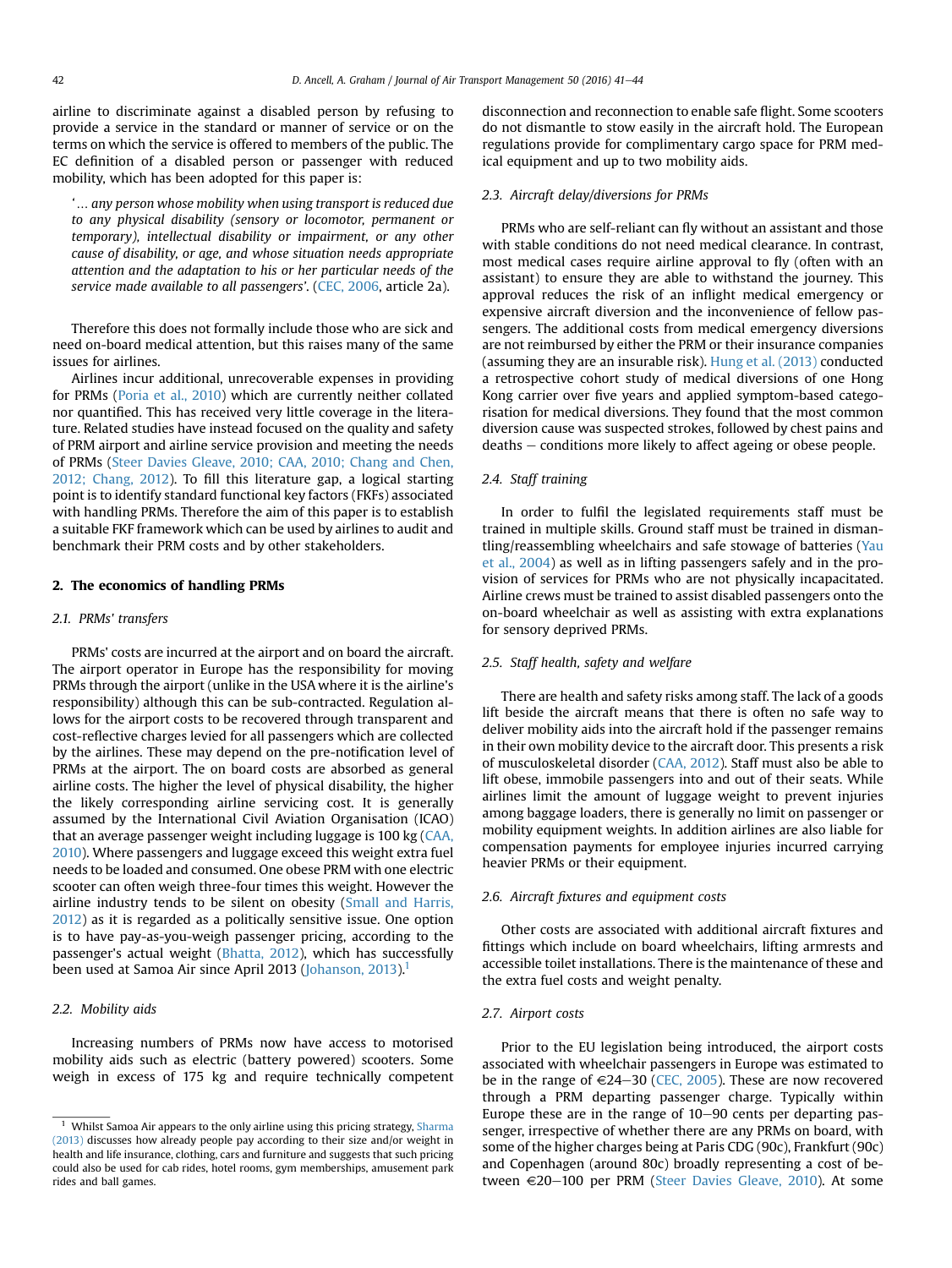airports the charges vary depending on the level of pre-notification from the PRMs themselves [\(CAA, 2010\)](#page-3-0). For example at Heathrow airport in 2015 the PRM fee varied according to pre-notification between £0.52 and £2.40, which had to be paid for all passengers in addition to the standard passenger fee (e.g. £29.50 for European passengers). There may be other airline costs at airports related to the handling of mobility aids and medical equipment but this will vary according to whether the airline self-handles or sub-contracts normal ground handling activities to a third party.

#### 2.8. Transaction costs

Transaction costs are incurred whenever a contract has to be created, monitored, compensated or terminated. In 2015 all passengers travelling on EU airlines, irrespective of air fare value will have all their rights protected by the airlines discharging their legal responsibilities. The EU (through the European Court of Justice (ECJ)) has recognised that the compensation claims could have substantial negative economic consequences [\(ECJ, 2012](#page-3-0)) for airlines.

#### 2.9. Opportunity costs

The extra weight and freight space occupied by PRMs, mobility equipment and aircraft fixtures can have an impact on what else the airline can carry in busy situations. Sometimes, the airline might have to leave behind time-sensitive freight (e.g. fruit, flowers) or other passengers' luggage in order to accommodate a large and heavy mobility aid i.e. omissions which cause inconvenience and perceptions of inadequate customer service for freight shippers or passengers.

Therefore carrying PRM equipment (e.g. motorised scooters) could represent a hidden cost and a lost opportunity for the airlines to earn revenue from carrying freight. Furthermore, it is often recommended (e.g. in the UK  $-$  [CAA, 2012](#page-3-0)) that motorised mobility aids are loaded into a compartment or container without other baggage or cargo to prevent damage creating a further hidden opportunity cost. Taking the above discussion into account, Table 1

#### is a summary of the FKFs.

No common database is known to exist which would allow for all these different costs to be calculated and for their relative importance to be assessed. Whilst the data for some of these FKFs is already available, for others it would need to be collected or estimated. The three key data sources are likely to be:

- Readily available airport operator information (e.g. PRM passenger charges, pre-notification required).
- Airline information (e.g. level of service required, number and type of PRMs, frequency of dismantling/pre-notification, delay information, injuries, compensation payments, training costs). Much of this should be available, although for some areas (e.g. training costs) the specific data may have to be estimated.
- Aircraft operating costs (e.g. aircraft fixtures and fittings costs, opportunity costs). These would have to be estimated, using an aircraft operating cost model.

With this data the industry would be able to evaluate more accurately the relative importance of the different costs involved and to establish benchmarks for optimal performance for dealing with PRMs. Moreover the current legislation requires airlines to have a social responsibility by spreading the PRM costs across all passengers, but with growing numbers it is conceivable that other funds, perhaps government subsidies, could be considered for this purpose and these FKFs could help inform such discussions.

#### 3. Conclusion

In recent years, airlines have been servicing increasing numbers and a greater variety of PRMs as the definition has evolved from the lone wheelchair traveller to diverse passenger groups, particularly associated with ageing, obesity and medical needs. This has been accompanied by the increasing weight and technological sophistication of mobility aids. With the numbers of PRMs set to increase in the future, this will have a growing impact on airlines' actual and opportunity costs. To begin the sensitive, yet much needed, PRM debate and develop a greater understanding of the issues, this

|--|--|

| FKFs for measuring the airline costs of PRMs. |  |
|-----------------------------------------------|--|
|-----------------------------------------------|--|

| <b>FKF</b>                              | Examples of measurements                                                                               |
|-----------------------------------------|--------------------------------------------------------------------------------------------------------|
| 1. PRM transfers                        | • Number and type of PRMs carried each flight                                                          |
|                                         | • Level of service required by each PRM                                                                |
|                                         | • Excess weight over 100 kg standard                                                                   |
|                                         | • Frequency of dismantling mobility scooters/wheelchairs, detachment and reattachment of batteries     |
|                                         | • Number of hours of airport pre-notification required for PRMs                                        |
|                                         | • Frequency of pre-notification of PRMs                                                                |
| 2. Mobility aids                        | • Number, weight and dimensions of PRM mobility aids per PRM per flight                                |
|                                         | • Additional fuel needed to carry heavier mobility aids                                                |
| 3. Aircraft delays/diversions costs     | • Cause of diversions                                                                                  |
|                                         | • Number of diversions                                                                                 |
|                                         | • Delays caused to aircraft turn-round by loading and unloading heavy mobility aids                    |
|                                         | • Aircraft delay owing to late notified or late-delivered PRMs                                         |
| 4. Staff training costs                 | • Cost of training staff to dismantle and reassemble mobility aids (at departure and destination)      |
|                                         | • Crew training for assisting PRMs on board                                                            |
|                                         | • Airline ground staff training for PRMs                                                               |
| 5. Staff health, safety and welfare     | • Injuries to PRM helpers                                                                              |
|                                         | • Compensation payments to PRM helpers                                                                 |
| 6. Aircraft fixtures and fittings costs | • Capital and operating costs for additional aircraft fixtures and fittings to enable PRM travel       |
|                                         | (e.g. lifting armrests, on board wheelchairs, additional toilet fixtures, fittings and possibly space) |
|                                         | • Additional fuel costs due to extra weight for additional aircraft fixtures and fittings              |
| 7. Airport costs                        | • PRM passenger charge (levied by airport operator to cover their costs)                               |
| 8. Transaction costs                    | • Compensation to PRMs for mishandling them and/or their mobility equipment                            |
|                                         | • Compensation to other passengers who may have been delayed by PRM events                             |
| 9. Opportunity costs                    | • Loss of seating if required to enable accessible toilet compartment                                  |
|                                         | • Weight penalty for aircraft fixtures and fittings (e.g. onboard wheelchairs, lifting armrests)       |
|                                         | • Loss of freight space/weight if displaced by PRM equipment                                           |
|                                         |                                                                                                        |